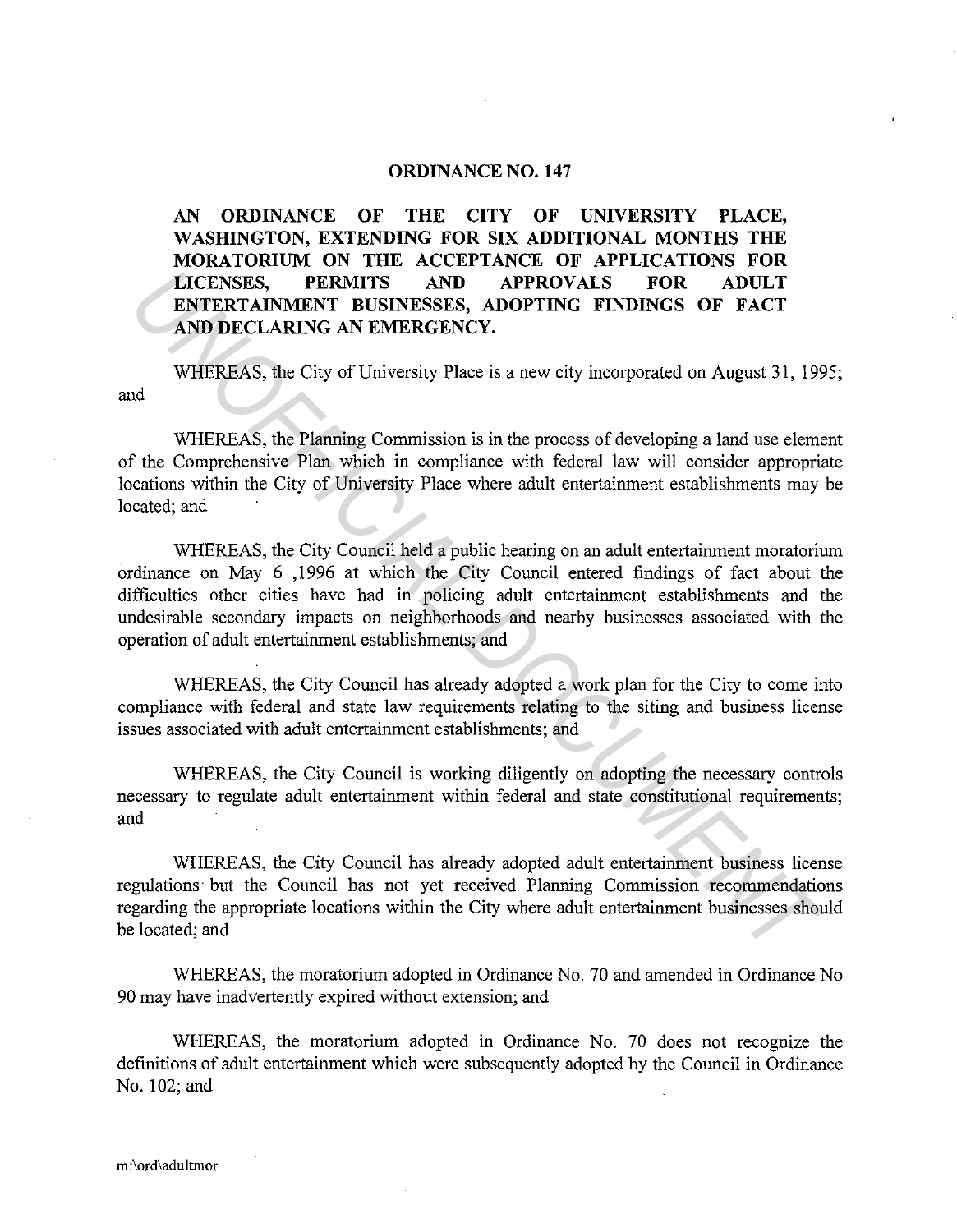WHEREAS, to avoid any uncertainty occasioned by the above, the City Council finds that an emergency exists and that public health, public safety, the protection of public property and public peace require that the City Council take immediate action to avoid the establishment of any adult entertainment businesses within the City until the City Council can adopt a zoning ordinance which permits such uses but does so in a manner which mitigates the undesirable secondary effects of such establishments.

## **THE CITY COUNCIL OF THE CITY OF UNIVERSITY PLACE, WASHINGTON, DOES ORDAIN AS FOLLOWS:**

Section 1. Extending Moratorium. The moratorium established by Ordinance No. 127 on the acceptance of, processing of, or granting of approvals for licenses, permits and approvals necessary for adult businesses and adult use facilities, as those terms are defined and used in Ordinance No. 102 and in Pierce County Zoning Code (Chapter 18A.15) and for adult cabaret or live entertainment businesses, as those terms are commonly understood or defined in either the Pierce County Zoning Code or Ordinance No. 100 is hereby extended for six additional months.

Section 2. Term of Moratorium. This moratorium extension shall become effective immediately upon passage of this ordinance and shall continue in effect for six months from the date of passage unless repealed, extended or modified by the city council after subsequent public hearing and entry of appropriate findings of fact pursuant to RCW 35A.63.220.

Section 3. Adopting Findings of Fact. Council readopts the Findings of Fact set forth in Section I of Ordinance No. 133.

Section 4. Adopting a Revised Work Plan. Staff and the Planning Commission began work on the Comprehensive Plan update under the State Growth Management Act in March, 1996 pursuant to a schedule approved by the City Council on December 20, 1995. They will develop recommendations on the Land Use, Community Character, Housing, and Parks and Open Space Elements of the Comprehensive Plan for consideration by the City Council in late, 1997. Work includes developing policies and land use designations to determine where different uses, including adult entertainment should be located. After establishing locational criteria, staff will conduct research and draft zoning regulations for adult entertainment. An environmental impact statement on the Comprehensive Plan also must be completed. City Council will consider the zoning regulations in late 1997 after Planning Commissions Comprehensive Plan recommendation is completed. after completion of the public and environmental review process. Staff will also have developed business licensing regulations for adult entertainment businesses including performer and manager licenses. **THE CITY COUNCIL OF THE CITY OF UNIVERSITY PLAC**<br> **VASHINGTON, DOES ORDAIN AS FOLLOWS:**<br>
Section 1. Extending Moratonium The moratorium established by Ordinance Ne<br>
of the acceptance of, processing of, or graning of appro

The City has filed an amicus brief in DCR, Inc. v. Pierce County. The City will continue to cooperate with other cities and counties in petitioning the courts to clarify the extent to which governmental entities can regulate adult entertainment establishments.